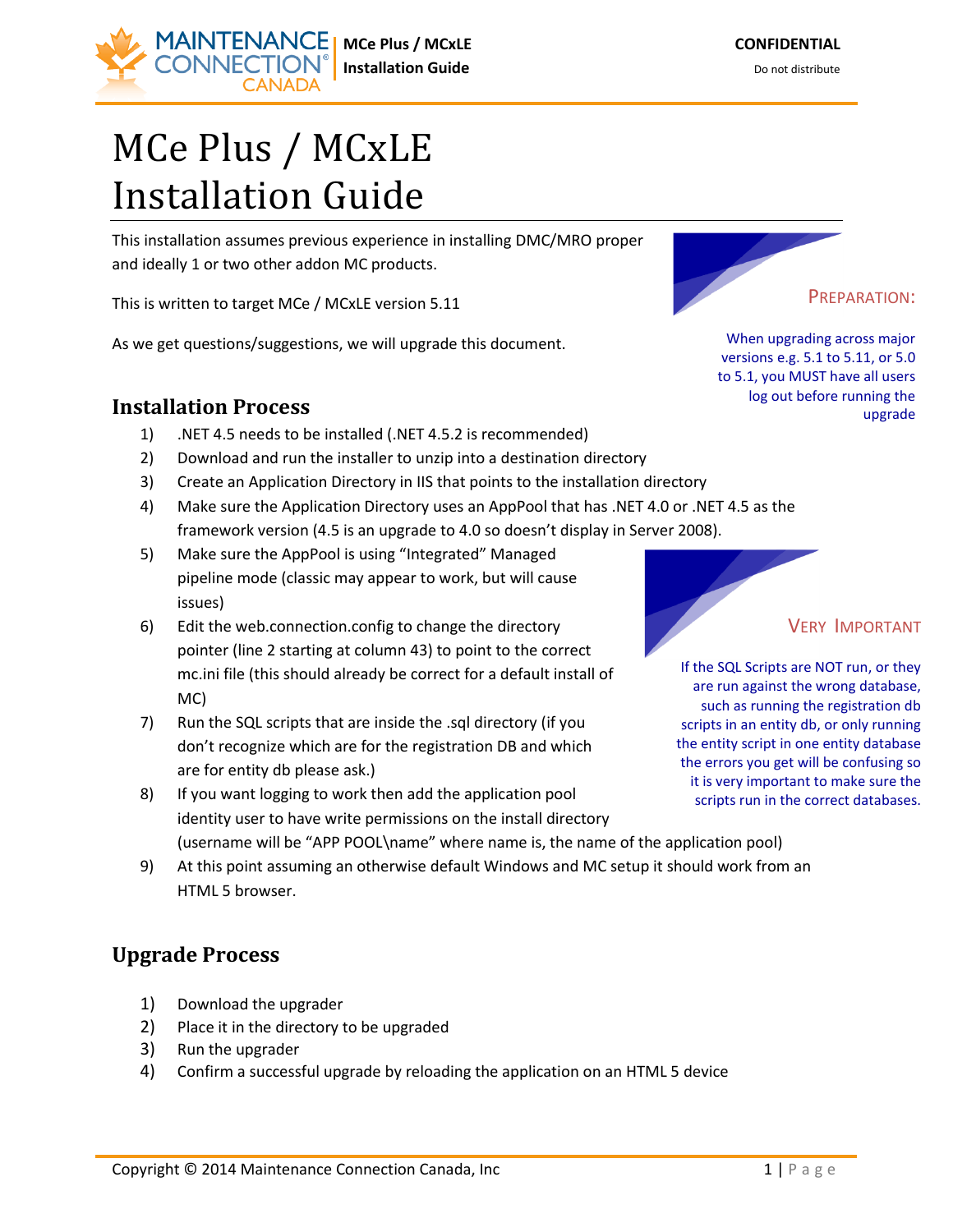

#### **Notes**

- We do not support Windows Server 2003 (.NET 4.5 will not install on Server 2003)
- SQL Server requirements
	- o Must be running in SQL 2005 compatibility mode or higher
		- We have some patches to fix issues in MC if you are having issues with SQL 2005+ compatibility modes
		- We expect future versions of MCe will require SQL 2008 R2 or higher and a SQL 2008 compatibility mode
- We do not currently validate if the SQL scripts were run, you will just end up with really cryptic errors
- If you have multiple Entity Databases we currently only support users that can access only 1 entity database. If for some reason a user account MUST be used that has access to more than 1 entity database **we have a temporary hack that can fix this problem**:
	- o Add this after line 2 in the web.connection.config file: <add name="Container" connectionString="MaintDemo" />
	- o Edit the MaintDemo to use the correct key for the database that all users with multiple entity database
	- entries should be using. o Please recall this is a temporary hack and will be removed once full multi-database support has been enabled



We strongly recommend running in SQL 2008 R2 or newer (We've tested up to 2014). For new SQL installations, check when MS is dropping support. So, in 2014, remember that official support for SQL Server 2008 is ending soon.



This is currently the design limitation. There is a hack if you need more than one. But if you do not apply this and a user has access to more than one database they will not be able to log in.

## **Upgrade Notes**

- When upgrading across major versions e.g. 5.1 to 5.11, or 5.0 to 5.1, you MUST have all users log out before running the upgrade
- If users do not log out before the upgrade is run they will likely run into various random/ confusing errors while attempting to load their application the after the upgrade and/or unexplained errors during the sync.
	- $\circ$  To correct this the user will need to navigate in the application to the Delete Local Database option /or/
	- $\circ$  Clear all browser cache data for the domain (this may not work on all devices)

## **5.11 specific notes:**

There are THREE themes. At this point we would certainly recommend taking a look at them all since the only real difference is look & feel. We have put together the Theming system so that while currently a customer cannot easily create one of their own, it wouldn't be a terribly expensive thing to build one for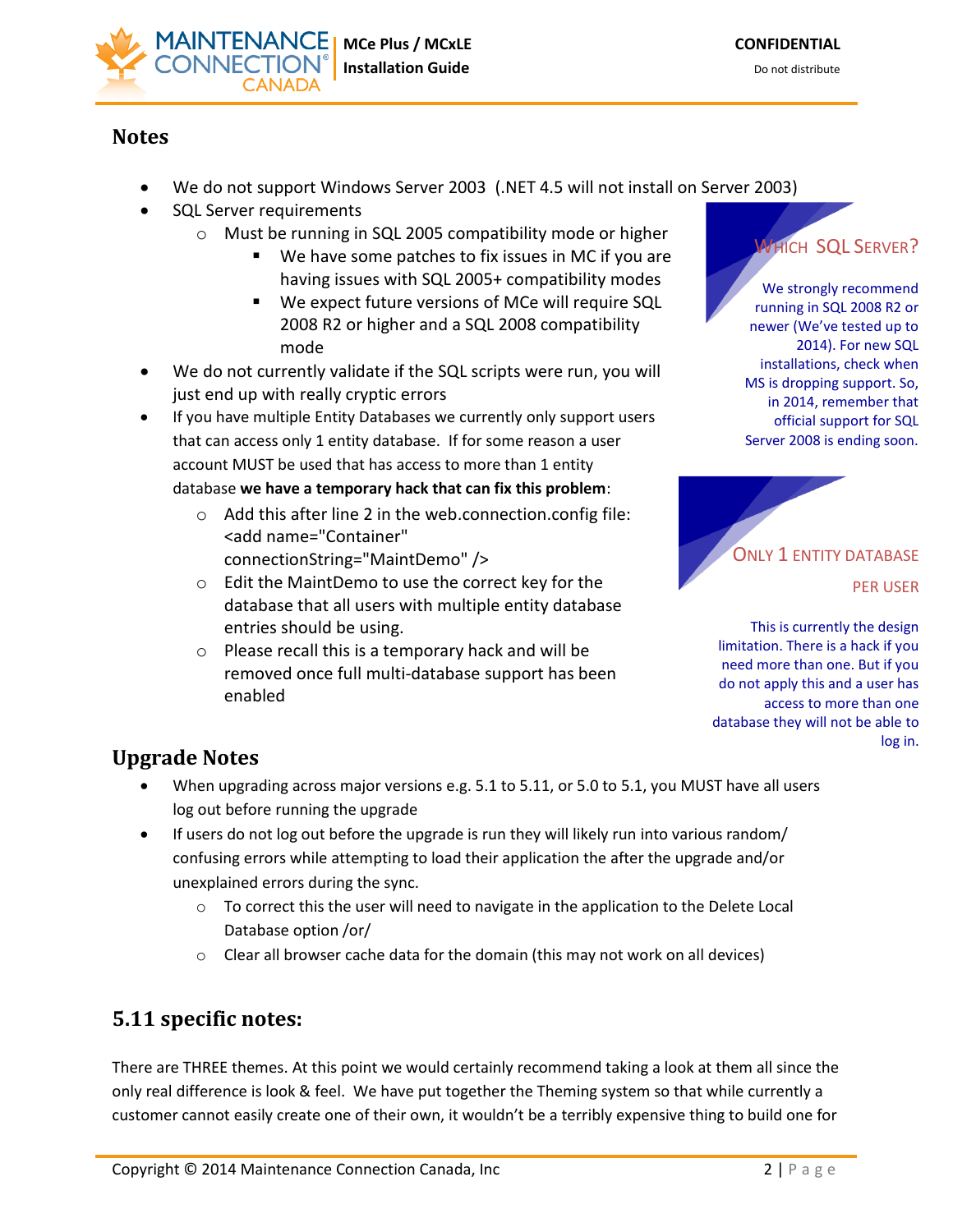

them (likely in the  $\frac{1}{2}$  - 2 days range depending upon the level of change the customer desires). So as examples:

- if a customer with a Hebrew or Arabic wanted a copy with all the back buttons etc.., pointing in the opposite direction, we would take one of the existing themes and change the icons.
- If a customer wanted 'corporate' colours
- If a dealer wanted 'dealer' or 'country' etc.., colours
- If a company wanted a 'sight impaired' version (high contrast colours and icons, no red/green).

#### Our current 3 themes

- MCePlus or MCePlus Teal, this is what we call our 'Teal' theme.
- MCePlus ag, this is what we call our 'Silver' theme (ag is the atomic symbol for silver)
- MCxLE, this is what we call our 'MCx Limited intent Edition' theme, The version of MCx that requires a constant internet connection and the MCxLE theme share images and colours so the two products look as similar as possible.

You should have, with this document, received links for the most current install and upgrade files. They should look similar to the following example. If you did not receive them, please ask for them before performing the upgrade as example below are just for the  $1<sup>st</sup>$  release 5.11 version.

The **install** files for V5.11.750 are:

MCePlus (Teal Theme): [http://files.maintenanceconnection.ca/mce/v%205.11/mceplus\\_install\\_v5.11.750.exe](http://files.maintenanceconnection.ca/mce/v%205.11/mceplus_install_v5.11.750.exe)

MCePlus (Silver Theme):

[http://files.maintenanceconnection.ca/mce/v%205.11/mceplus\\_ag\\_install\\_v5.11.750.exe](http://files.maintenanceconnection.ca/mce/v%205.11/mceplus_ag_install_v5.11.750.exe)

MCxLE: (MCx Theme):

[http://files.maintenanceconnection.ca/mce/v%205.11/mcxle\\_install\\_v5.11.750.exe](http://files.maintenanceconnection.ca/mce/v%205.11/mcxle_install_v5.11.750.exe)

The **upgrade** files for V5.11.750 are:

MCe Plus: (Teal Theme) [http://files.maintenanceconnection.ca/mce/v%205.11/mceplus\\_upgrade\\_v5.11.750.exe](http://files.maintenanceconnection.ca/mce/v%205.11/mceplus_upgrade_v5.11.750.exe)

MCe Plus (Silver Theme): [http://files.maintenanceconnection.ca/mce/v%205.11/mceplus\\_ag\\_upgrade\\_v5.11.750.exe](http://files.maintenanceconnection.ca/mce/v%205.11/mceplus_ag_upgrade_v5.11.750.exe)

MCxLE: (MCx Theme):

[http://files.maintenanceconnection.ca/mce/v%205.11/mcxle\\_upgrade\\_v5.11.750.exe](http://files.maintenanceconnection.ca/mce/v%205.11/mcxle_upgrade_v5.11.750.exe)